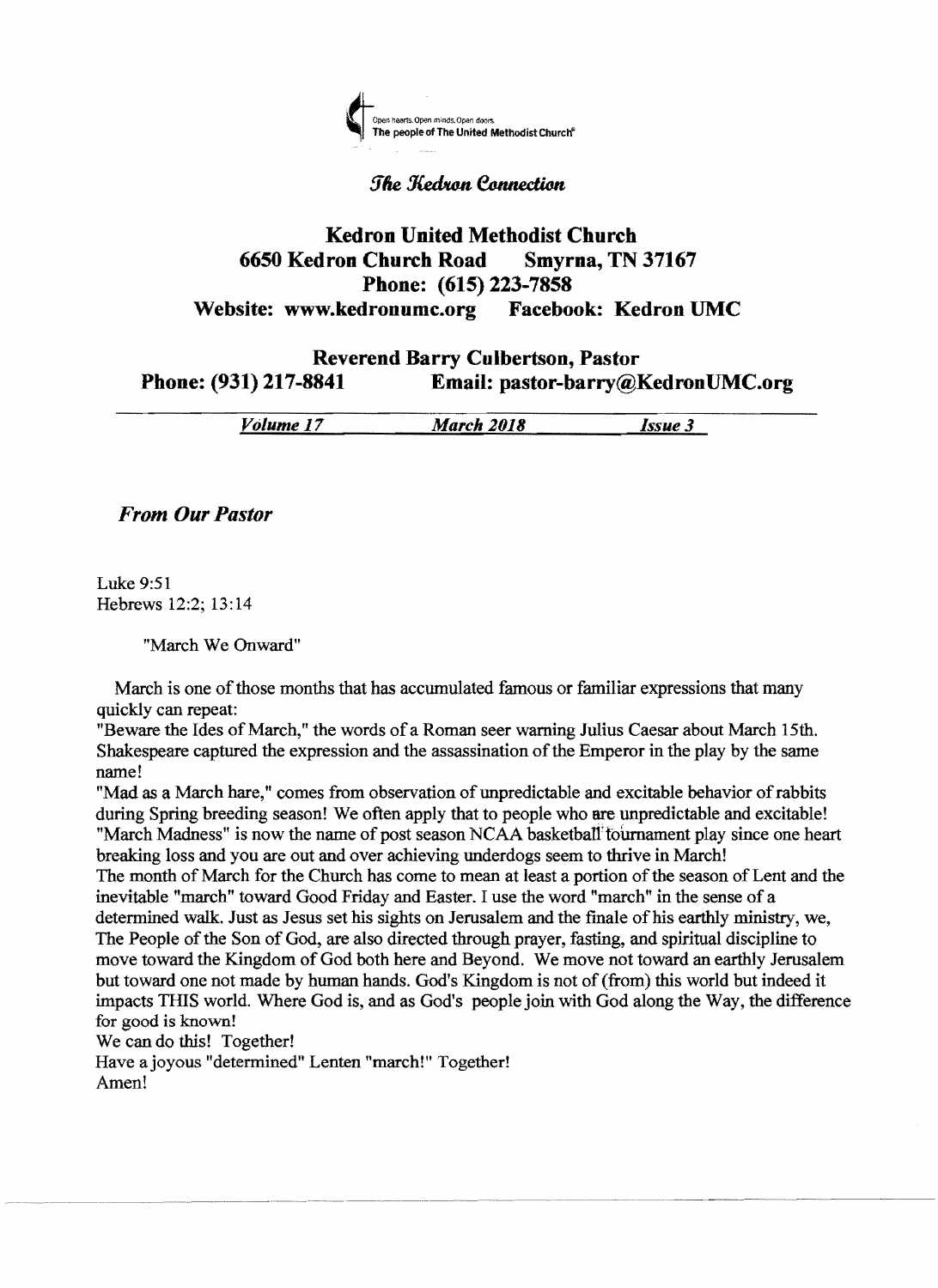

#### **Easter Egg Hunt**

We hope all of our children can participate in the Easter egg hunt and activities. Plan to join us on Saturday, March 24, 9-11 a.m.

### **Invitation to Congregation**

*Join us in celebrating Travis and Margaret's*  50<sup>th</sup> anniversary. *Saturday, March 17 2-4 in the afternoon RSVP* by March  $10^{th}$  to *theheiselmans@gmail.com* 

#### **Men's Breakfast**

The March Men's Breakfast will be Saturday, March 3. Breakfast will be served at 7:00 a.m.in the fellowship hall.

#### **Fellowship Supper**

Our First Wednesday Fellowship Supper will be March 7. We have our covered-dish meal at 6:30 p.m.

#### **Choir Notes**

Let's plan to practice briefly after worship services in March. We will also practice Saturday, March 31 at 9:00 a.m.

#### **Easter Program**

We are excited that our-program for-Easter Sunday morning worship has been written by Delann Dunbar. She will be directing the program and will announce program practices.

#### **Handwork Ministry**

The Handwork Ministry meets the third Wednesday of the month at 10:00 a.m. to knit and crochet. The group will meet on Wednesday, March 21 at the home of Ernestine Clark, 2414 Gauphin Lane, Smyrna.



## **Good Friday Service**

Our Good Friday Service on March 30 will be at 6;30 p.m. at Kedron. Lock's Memorial UMC will join us for the service.

### **Bible Study**

The Bible Study led by Rev. Travis Perry continues. The study is now focusing on the book of John. The group meets at the home of Lytle Hodge on Tuesdays at 10 a.m. The address is 507 Hazelwood Drive, Smyrna.

#### Food Bank

You may bring food donations for the Nourish Food Bank to the church the first and second Sundays of the month. Place the food items on the pew in the narthex. The food will be delivered to our local food bank. The suggested item for March is peanut butter. All non-perishable foods are accepted and appreciated.

#### **Bucket Offerings**

In March our bucket offerings at Sunday morning worship will be donated to the Fisher House in Murfreesboro. This is housing for non-local families of veterans in the Murfreesboro Veteran's Hospital.

## **Laity Meeting**

The Rutherford County Laity Fellowship is scheduled to meet on March 26 at Smyrna First UMC, 301Sam Davis Rd., Smyrna. The meeting will begin at 6:30 p.m. with dinner.

## **Games, Food, Fellowship**

Our youth and children invited the congregation to their game night on February 17. This was a fun night for those in attendance. Thank you to Doug Rouse, Dee Rouse, Sue Harris, children, and youth.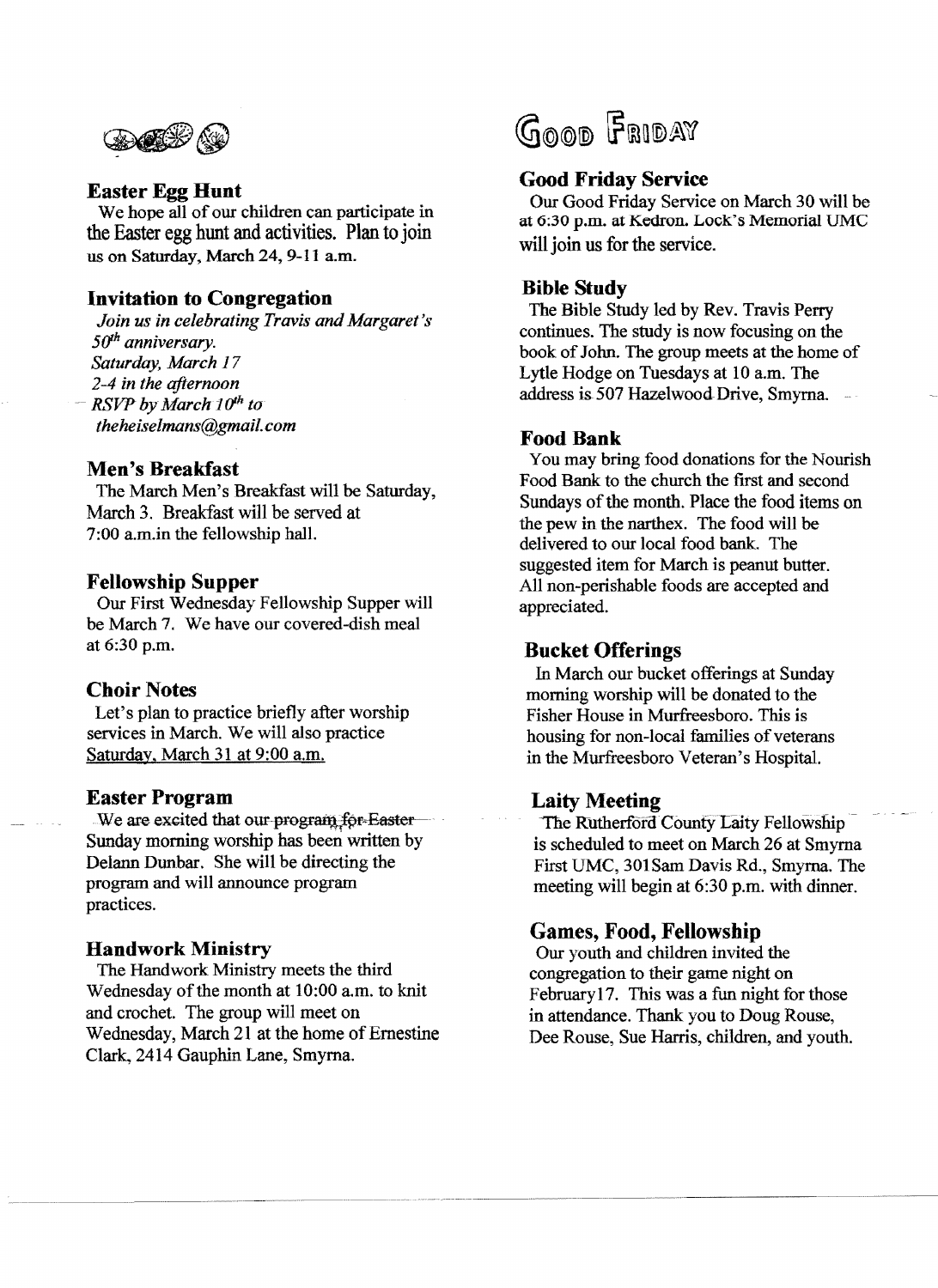# Happy Birthday to: March

| Mary Ellen Vance      | March 4  |                    | Friday, March 2: World Day of Praye |
|-----------------------|----------|--------------------|-------------------------------------|
| <b>Tanner Stacey</b>  | March 5  | Saturday, March 3: |                                     |
| Ricky Fann            | March 21 |                    | 7:00 a.m. Men's Breakfast           |
| Frank Pagello         | March 25 |                    | Sunday, March 4: 3rd Sunday in Lent |
| Rev. Barry Culbertson | March 27 | $8:45$ a.m.        | <b>Sunday School</b>                |
| Carol Dorn            | March 31 | $9:30$ a.m.        | <b>Worship Service</b>              |
| Rev. Rob Dunbar       | March 31 | $10:30$ p.m.       | 20 minute Choir Practi              |
|                       |          |                    |                                     |

| Doug & Dee Rouse             | March 14 |
|------------------------------|----------|
| Rev. Travis & Margaret Perry | March 16 |
| Garylord & Carol Dorn        | March 19 |

"By the tender mercy of our God, the dawn  $10:30$  a.m.  $201$ <br>from on high will break upon us, to give Tuesday, March 13: Them on high will break upon us, to give 10:00 a.m. Bible Study light to those who sit in darkness and in the 10:00 a.m. Bible Study shedow of death to quide our feet into the Saturday, March 17: shadow of death, to guide our feet into the<br>way of peace." 2-4 p.m. Perry's  $50^{th}$  Anniversary

the quotation in the February newsletter.





"Martha, the alphabet soup is spelling out 'REPENT'!"

Friday, March 2: World Day of Prayer Saturday, March 3:<br>7:00 a.m. Mer Men's Breakfast 8:45 a.m. Sunday School<br>9:30 a.m. Worship Servic Worship Service 10:30 p.m. 20 minute Choir Practice Tuesday, March 6: Happy Anniversary to: 10:00 a.m. Bible Study Wednesday, March 7:<br>6:30 p.m. Fellov Fellowship Supper Sunday, March 11:  $4<sup>th</sup>$  Sunday in Lent 8:45 a.m. Sunday School 8:45 a.m. Sunday School<br>9:30 a.m. Worship Service Who Said This?<br>
Who Said This?<br>
Worship Service 30 a.m. 20 minute Choir Practice way of peace."<br>
NRSV Celebration at Kedron -NRSV Celebration at Kedron -(hint - Book of Luke)<br>
8:45 a.m. Sunday School<br>
8:45 a.m. Sunday School 1 Kings 8:60-61 spoken by Solomon was 9:30 a.m. Worship Service<br>the quotation in the February noveletter 10:30 a.m. 20 minute Choir Practice Tuesday, March 20: 10:00 a.m. Bible Study Wednesday, March 21: **10:00 a.m.** Handwork Ministry at *Ernestine Clark's home* Saturday, March 24: **If God seems**  $\begin{array}{r} \text{Sanday, March 24:} \\ \text{9-11 a.m.} \end{array}$  Easter Egg Hunt & Activities **far away, far away,** Sunday, March 25: 6th Sunday in Lent,<br> **who moved?** Passion/Palm Sunday Passion/Palm Sunday<br>8:45 a.m. Sunda 8:45..~~tn... Sunday School Worship Service 10:30 a.m. 20 minute Choir Practice 10:30 a.m. April newsletter information due. Email:<br>
If fraley@ Monday, March 26: 6:30 p.m. Rutherford County Laity at Smyrna First UMC Tuesday, March 27: 10:00 a.m. Bible Study

Friday, March 30:

6:30 p.m. Good Friday Service, Kedron Saturday, March 31 9:00 a.m. Choir Practice